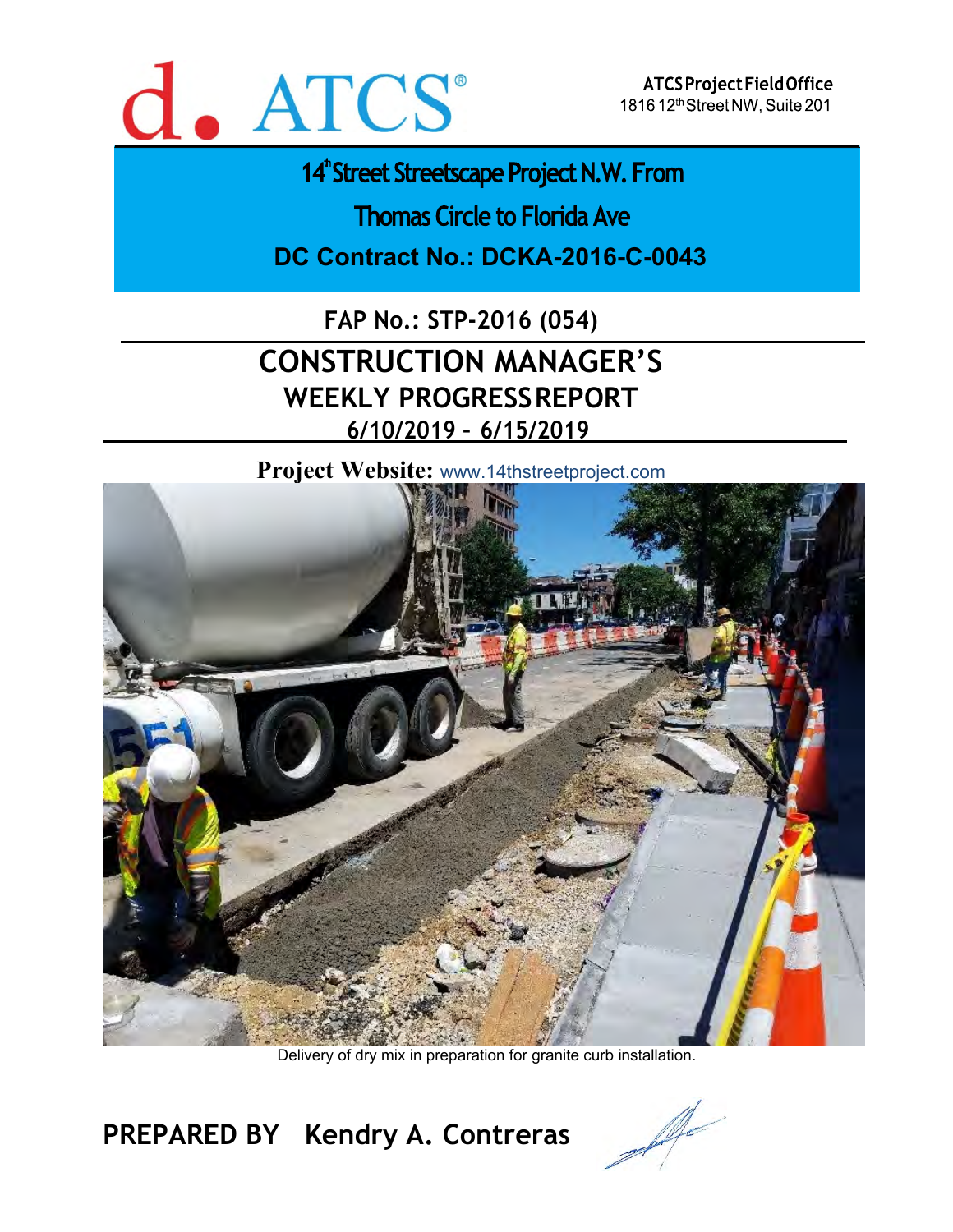

#### **Project Description:**

The scope of the construction work includes the followings:

- The removal and disposal of existing roadway pavement, curb and gutter and sidewalks, milling of existing asphalt pavement to the extents shown on plans.
- The resurfacing of existing asphalt pavement using 2" Superpave AC surface on 14<sup>th</sup> Street between Thomas Circle and Florida Ave as shown in the plans.
- The replacement of all curbs and gutters with Granite Curbs, 12" Brick Gutter, Concrete Sidewalk, Wheelchair/Bicycle Ramps, and Cobble Stone LID Paver, Bioretention Planters as shown on the plans or as directed.
- The removal and transportation to storage yard of Existing Traffic Signals and Light Poles as shown on plans. Traffic signal relocation and equipment upgrading of Traffic Signals at all intersections of 14<sup>th</sup> Street within the project limit as shown on plans.
- **Streetscaping throughout the 14<sup>th</sup> Street corridor as shown in the plans.**
- The installation of traffic signing and permanent pavement markings.
- $\bullet$  Upgrading of street lighting throughout the 14<sup>th</sup> Street corridor as shown in the plans.
- Construction and upgrading of single catch basin, double catch basin, and triple catch basin.
- Construction / Upgrading of new Watermains, Fire Hydrants
- Full Reconstruction of R Street.
- Installation of new Bus Islands and bus pads as shown on the plans and as directed.
- The installation and use of erosion and sediment control measures as required.
- Mobilization and demobilization, performance of field layout, provision and maintenance of engineer's field facilities, progress photographs, and the proper maintenance of vehicular and pedestrian traffic during construction, including provision of all required construction warning and detour signs and traffic control devices.

#### **Work by Others**

The PEPCO manhole replacement or vault adjustments activities will be done by others approved by PEPCO. The ATCS CM team will coordinate all these activities with the Contractor and PEPCO.

### **2. STATUS OF CONSTRUCTION / PROGRESS SUMMARY**

#### **Progress Summary:**

- 1. Omni onsite excavating and installing electrical conduits and manholes
- 2. Omni excavating and install new water main, Water service and Fire Hydrants for DC Water.
- 3. Den installing PCC Sidewalk, Granite Curb, Brick Gutter, ADA Ramps
- 4. FMCC removed existing bus shelters
- 5. FMCC Electrical Installing Traffic Signal Poles, Transformer Bases, Traffic Control Cabinets, and Pendent Poles
- 6. FMCC onsite providing MOT for Subcontractors
- 7. PEPCO Onsite relocating vaults and manholes

#### **CM Community Outreach Activities**

- 1. Connected with retailers and property owners in project corridor to provide updates and address any questions or concerns. On-site meetings with property owners.
- 2. Project Website is up and running. Responded to email questions that came through Project Website.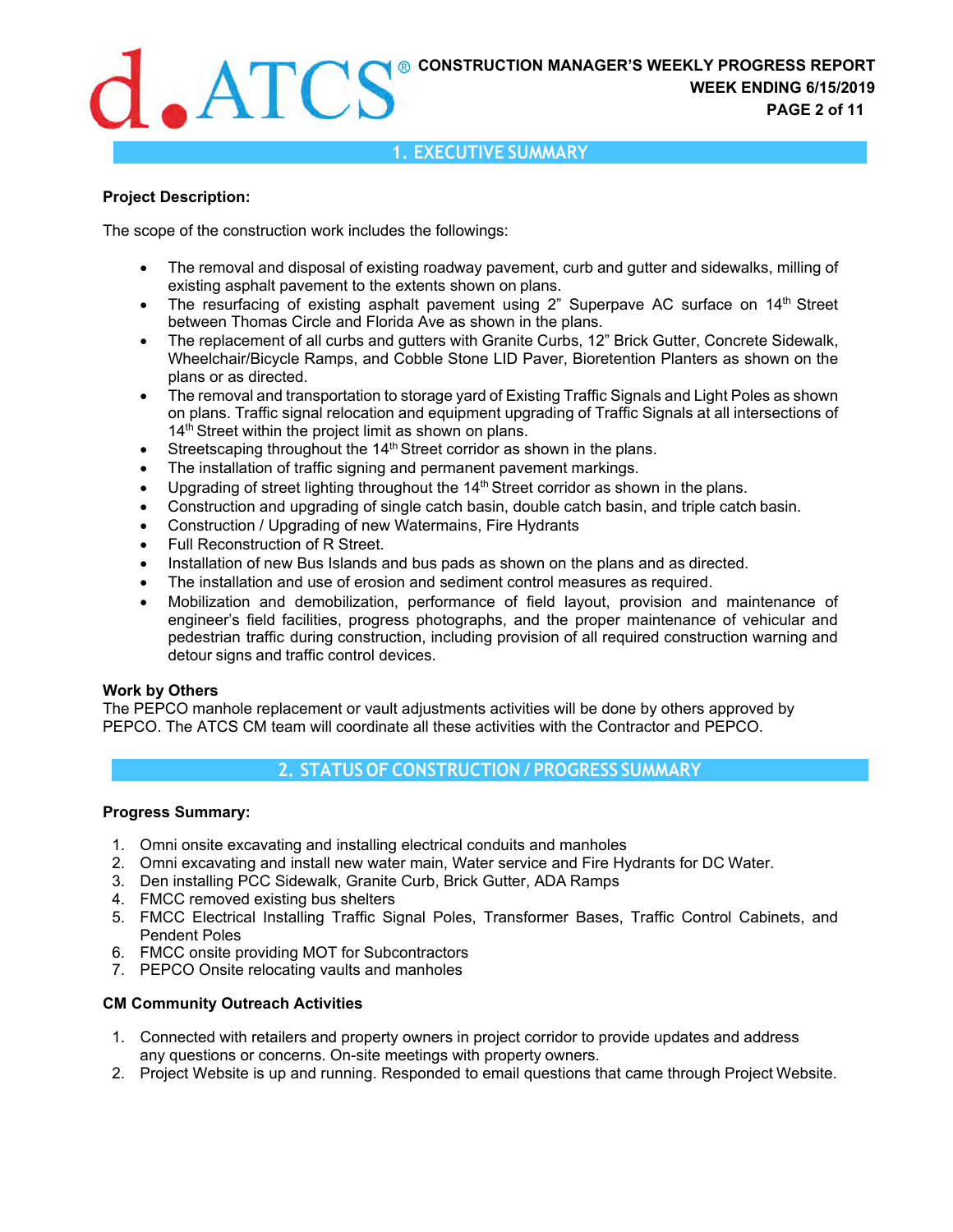

# **3. ISSUES / ACTION ITEMS**

- Ongoing Issues / Items: Pepco working on conflicts (approx. 12 locations) and to give CM a report on time frame for design and corrections.
- Bus Shelter Removal DDOT executed article 3
- Action Items.-

| 001 | Address the MOT, safety issues within the<br>corridor.                                                  | <b>FMCC/Kevin Felix</b>  | June 5,<br>2019         | <b>June 18,</b><br>2019 | Ongoing    |
|-----|---------------------------------------------------------------------------------------------------------|--------------------------|-------------------------|-------------------------|------------|
| 002 | RFI-15, Cross-arm compatibility for existing<br>Twin-20 poles.                                          | Shaddy Abdelaal          | June 7,<br>2019         | <b>June 14,</b><br>2019 | Ongoing    |
| 003 | FMCC to provide ITS components' submittal<br>for DDOT review and approval.                              | Shaddy Abdelaal          | <b>June 11,</b><br>2019 | <b>June 18,</b><br>2019 | Ongoing    |
| 004 | Meet with Mr. Cesar Barreto for the ADA<br>sidewalk issue at the NEC of U Street & 14th<br>Street.      | <b>Kendry Contreras</b>  |                         | <b>June 18,</b><br>2019 | <b>New</b> |
| 005 | Facilitate PEPCO, DC Water & DDOT<br>meeting to resolve remaining issues.                               | DDOT/ Olusegun<br>Olaore |                         | <b>June 14,</b><br>2019 | <b>New</b> |
| 006 | RFI-16, CB-25 conflict on T Street review.<br>Meeting to discuss test pit.                              | CM Team,<br>FMCC/Omni    |                         | <b>June 18,</b><br>2019 | <b>New</b> |
| 007 | An onsite meeting with Simon Banua (UFD)<br>for the overall tree conflicts and planting.                | <b>Kendry Contreras</b>  |                         | June $11$ ,<br>2019     | <b>New</b> |
| 008 | DC Water to confirm their payment<br>responsibility for extra fittings                                  | Mark Landry/DC<br>Water  |                         | <b>June 18,</b><br>2019 | <b>New</b> |
| 009 | Request Clear Channel acceptance<br>documentation for the bus shelters                                  | <b>FMCC</b>              |                         | <b>June 14,</b><br>2019 | <b>New</b> |
| 010 | Contact information for 1718 14th Street<br>owner                                                       | Jerrell Johnson          |                         | <b>June 11,</b><br>2019 | <b>New</b> |
| 011 | Contact information for 1716 14th Street<br>developer                                                   | Jerrell Johnson          |                         | <b>June 11,</b><br>2019 | <b>New</b> |
| 012 | Collect info from business owners on how<br>much time required for advanced notice of<br>proposed work. | Jerrell Johnson          |                         | <b>June 14,</b><br>2019 | <b>New</b> |
| 013 | Preconstruction photos for broken granite<br>slabs at 1500 block.                                       | FMCC/Omni                |                         | <b>June 14,</b><br>2019 | <b>New</b> |
| 014 | CM Team to forward the submittal for RFI<br>#24 to DDOT TS Department                                   | Oscar Benitez            |                         | June 14,<br>2019        | <b>New</b> |
| 015 | Meeting to discuss April schedule update<br>changes and justifications                                  | <b>FMCC/CM Team</b>      |                         | <b>June 11,</b><br>2019 | <b>New</b> |
| 016 | RFI to formally record the decision for DC<br>Water 48" watermain work at R Street                      | <b>FMCC</b>              |                         | <b>June 14,</b><br>2019 | <b>New</b> |

New Issues / Items: None

**4. MEETINGS / PROJECT COORDINATION**

Progress Meeting are schedule at the Field Office every Tuesday at 10:30am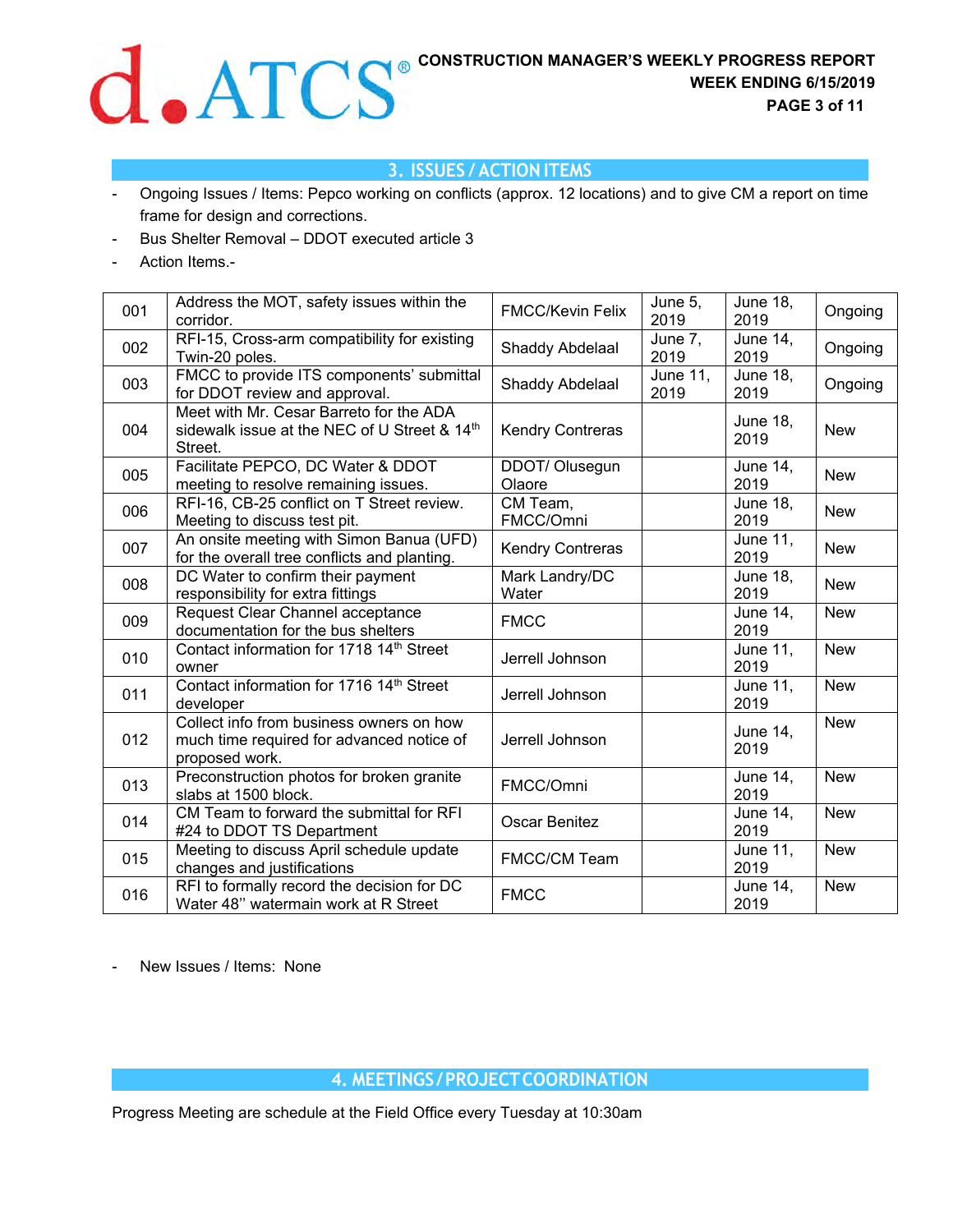#### **5. DAILY WORK PERFORMED**

#### **Monday 6/10/2019**

**FMCC.-**  continued removing the bus shelters on 14th Street NW from N Street to W Street NW. worked at northbound 14th St parking and right travel lane were closed from U and V St for continued sidewalk work. Pedestrian barriers were used between R & S St for pedestrian access.

Crew worked at NWC of 14th & T St removing existing bus shelter and disassembling all parts for proper storage away from project site.

 **Omni Excavators and D.E.N. United** cancelled work for the date due to inclement rainy weather through the work day

#### **Tuesday 6/11/2019**

**FMCC** maintained closure of parking lane at the SWC of 14<sup>th</sup> & R Street NW and pedestrian traffic was diverted between pedestrian barriers along southside of R Street NW. FMCC worked southbound 14th St parking and right travel lane were closed from U St to V St for continued hardscape work. Pedestrian barriers were used between U & V St for pedestrian access.

**Omni Excavators** resumed the excavation at the SEC & the NEC of S street and 14<sup>th</sup> Street NW to move the service lines from the 6-Inch main line to the 12-inch main line on  $14<sup>th</sup>$  street NW.

Omni plans to actual water main connection and shut-off tomorrow night.

Omni also resumed the excavation at 14<sup>th</sup> street and Swan street to remove the Fire Hydrant and abandon the connections in place.

A new Fire Hydrant has already been installed on Swan Street NW. DC Water will be picking up the Fire Hydrant removed at  $14<sup>th</sup>$  street and Swan street.

**Den United** worked at SEC of 14<sup>th</sup> & V St placing brick gutter at 2000 block. Bulb-out area was graded for PCC sidewalk placement. Granite curb was installed at east side of 14<sup>th</sup> St from V to U St. Brick gutter was placed from 2013 to 2019 14<sup>th</sup> St on east side between U and V St.

#### **Wednesday 6/12/2019**

**FMCC** maintained closure of parking lane at the SWC of 14<sup>th</sup> & R Street NW and pedestrian traffic was diverted between pedestrian barriers along southside of R Street NW. FMCC continued removing the bus shelters on 14<sup>th</sup> Street NW from N Street to W Street NW.

**Omni Excavators** continued worked at SWC of 14<sup>th</sup> & R Street NW installing 8-inch Ductile Iron pipe from Sta. 0+78 to Sta. 0+25.

Prior to the installation, Omni excavated the trench per the design Specs and Standards.

DC Water technician Jermaine Quattlebaum was on site to check the work.

Today, Omni started backfilling the trench excavated last week to installed the 8-inch Ductile Iron pipe from Sta. 0+78 to Sta. 1+37

**Den United** worked at SEC of 14<sup>th</sup> & V St placing PCC sidewalk for replacement at 2000 block, however D.E.N foreman rejected concrete due to an excessive amount of water causing concrete to be very loose and out of compliance. Concrete was then used despite rejection flowed up by adding of new concrete truck (#1562791). Entire area was cited as non-compliant and will be corrected at a later time. Second concrete truck was used in various location along 14<sup>th</sup> St between U and V St. Rejected concrete measured (30.2 SY or 3.32 CY) in volume.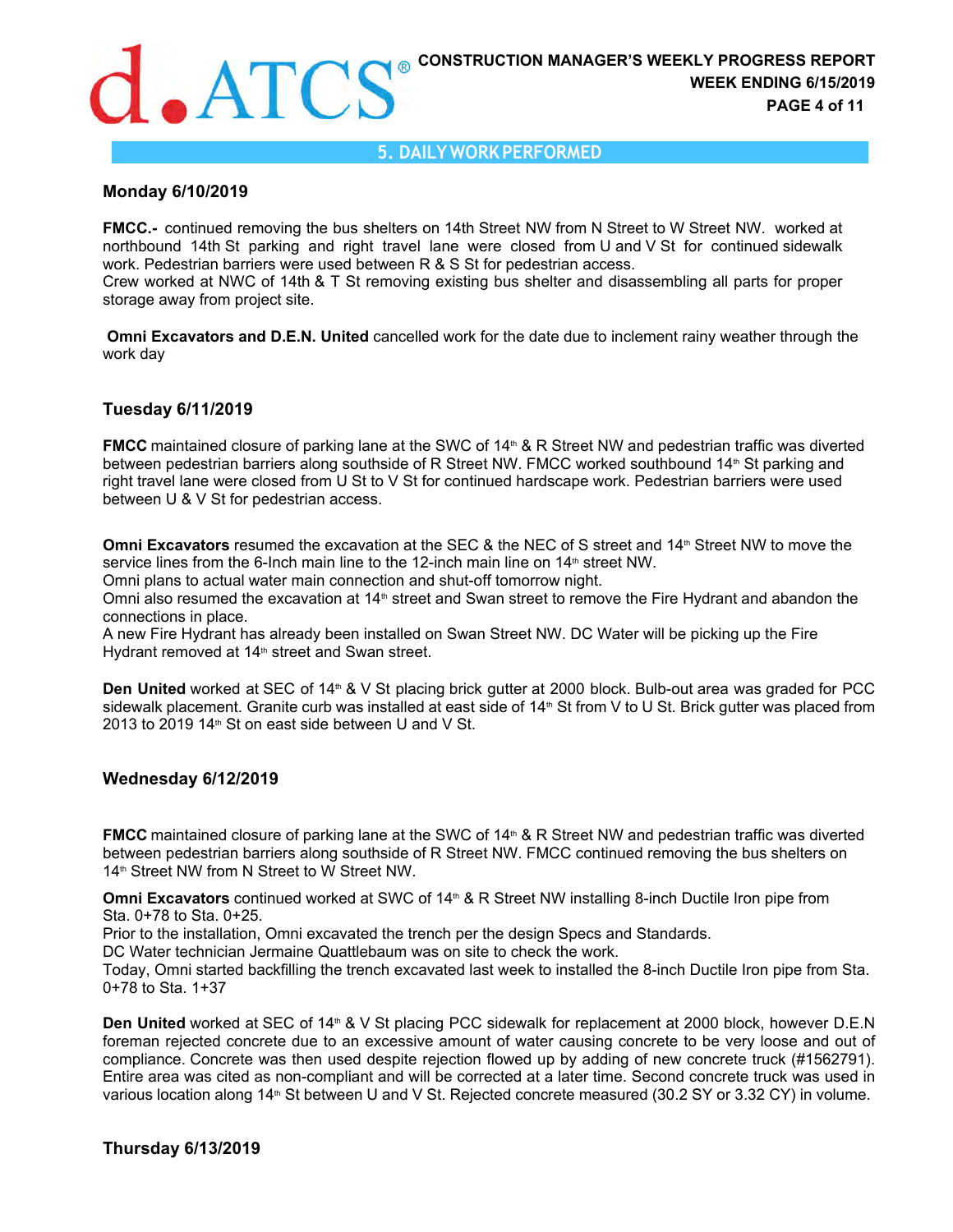

# **CONSTRUCTION MANAGER'S WEEKLY PROGRESS REPORT WEEK ENDING 6/15/2019 PAGE 5 of 11**

**FMCC** worked northbound 14<sup>th</sup> St parking and right travel lane were closed from U St to V St for clean-up of east side of 2000 block of 14<sup>th</sup> St. Area was filled with temporary asphalt and re-opened to public. securing the work areas and placing temporary Asphalt next to the brick gutters installed yesterday on 14<sup>th</sup> street NW between U Street & V Street .

Note: Omni Excavators and D.E.N. United cancelled work for the day due to rainy weather.

#### **Friday 6/14/2019**

**FMCC** maintained closure of parking lane at the SWC of 14<sup>th</sup> & R Street NW and pedestrian traffic was diverted between pedestrian barriers along southside of R Street NW. **FMCC** worked southbound 14th St parking and right travel lane were closed from U St to V St for continued hardscape work. Pedestrian barriers were used between U & V St for pedestrian access.

**Omni Excavators** continued worked at SWC of 14<sup>th</sup> & R Street NW installing 8-inch Ductile Iron pipe from Sta. 0+78 to Sta. 0+25. Prior to the installation, Omni excavated the trench per the design Specs and Standards.

DC Water technician Jermaine Quattlebaum was on site to check the work.

**Den United** worked at SEC of 14<sup>th</sup> & V St placing brick gutter at 2000 block. Bulb-out area was graded for PCC sidewalk placement. Granite curb was installed at east side of 14<sup>th</sup> St from V to U St. Brick gutter was placed from 2013 to 2019 14<sup>th</sup> St on east side between U and V St.

#### **Saturday 6/15/2019**

**FMCC.-** Pulling 4/0 cable From M41 north of 14th Street on the mainline.

# **6. INSPECTION & MATERIAL TESTS PERFORMED**

- QA/QC was onsite preforming compaction testing of backfill and aggregate base material, Concrete **Testing** 

### **7. RFI's / SUBMITTALS**

- Requests for Information:
	- o We have received 26 RFIs; 23 RFIs have been answered.
- Submittals:
	- We have received 77 Submittals; 76 Submittals have been Approved

### **8. CHANGE ORDERS/TASK ORDERS**

- o Article 3 Letter for Bus Shelter Removal
- o Missing ITS Fiber Items
- o Missing Extra Fittings for Water Main work

### **9. DBE or CBE PARTICIPATION SUMMARIES**

- ATCS CBE / DBE Activity:
	- $\circ$  Hayat Brown LLC.: Provided Office Engineering and Inspection support for this project.
- Fort Myer Construction Corp. DBE Activity: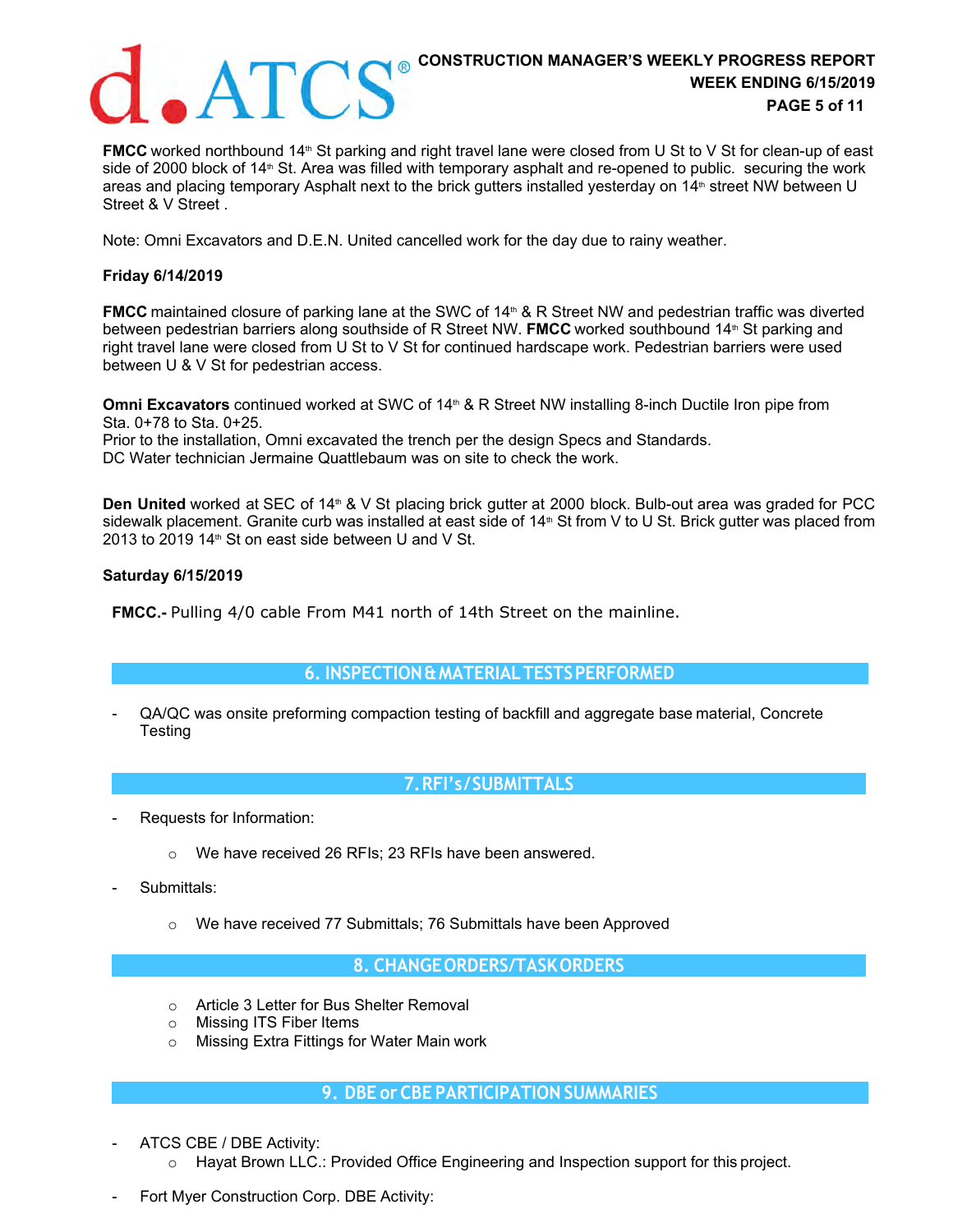

- o Omni Excavators Inc.
- o Den United LLC.

# **10. ACCIDENTS / INCIDENT**

- Safety incident 06/10.- FMCC improper PPE during removal of bus shelter, no safety officer on site
- Non-Conformance notice # 19 D.E.N. placed rejected concrete on sidewalk,



## **11. PHOTOS OF WORK PERFORMED THIS PERIOD**

FMCC continued removing the bus shelters on 14th Street NW from N Street to W Street NW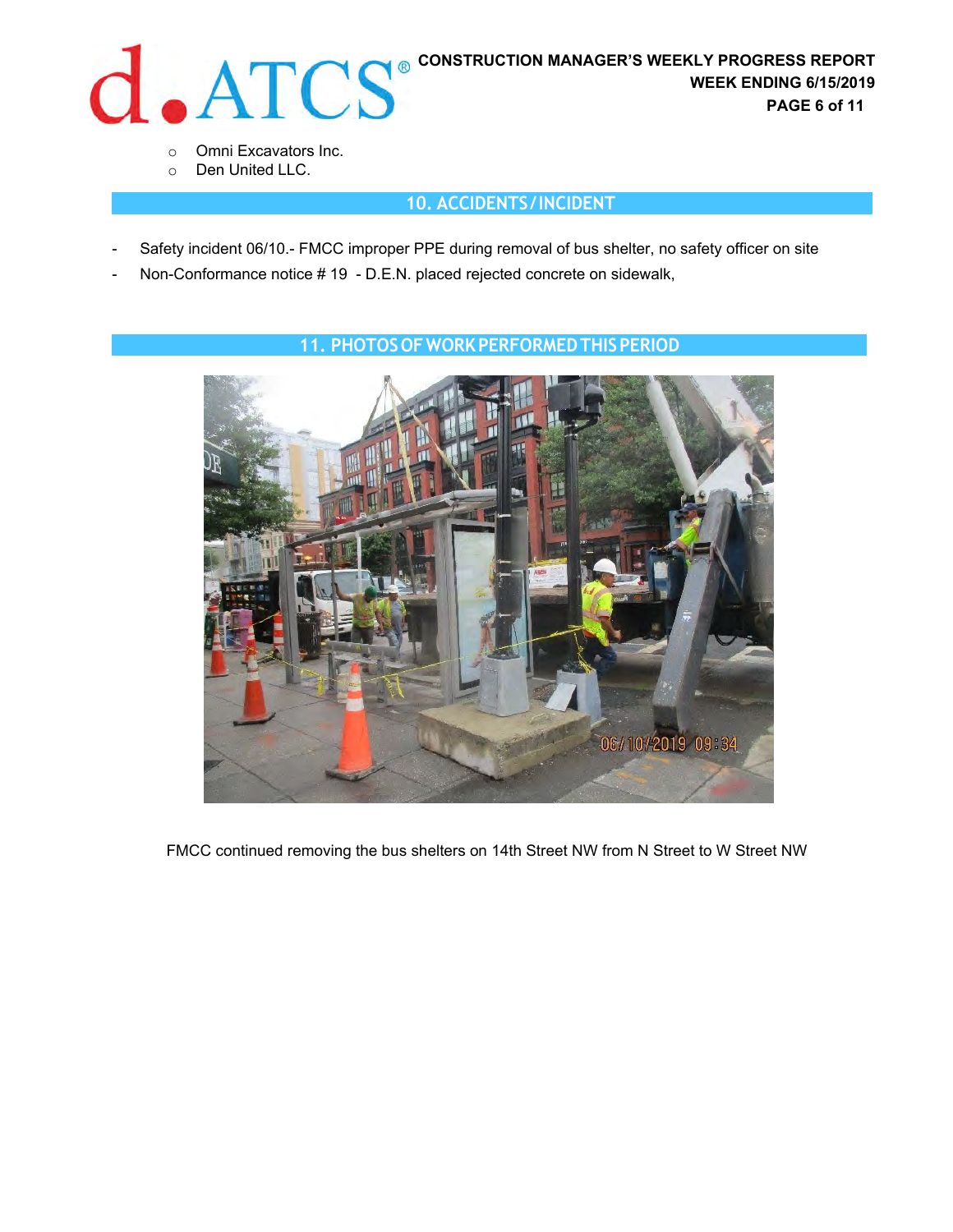# **CONSTRUCTION MANAGER'S WEEKLY PROGRESS REPORT WEEK ENDING 6/15/2019 PAGE 7 of 11**



**Omni** continued the Installation of 8-Inch D.I.P at 14<sup>th</sup> & R Street NW



Following removal of bus shelter cracks patches in sidewalk were cleaned up and patched with temporary asphalt.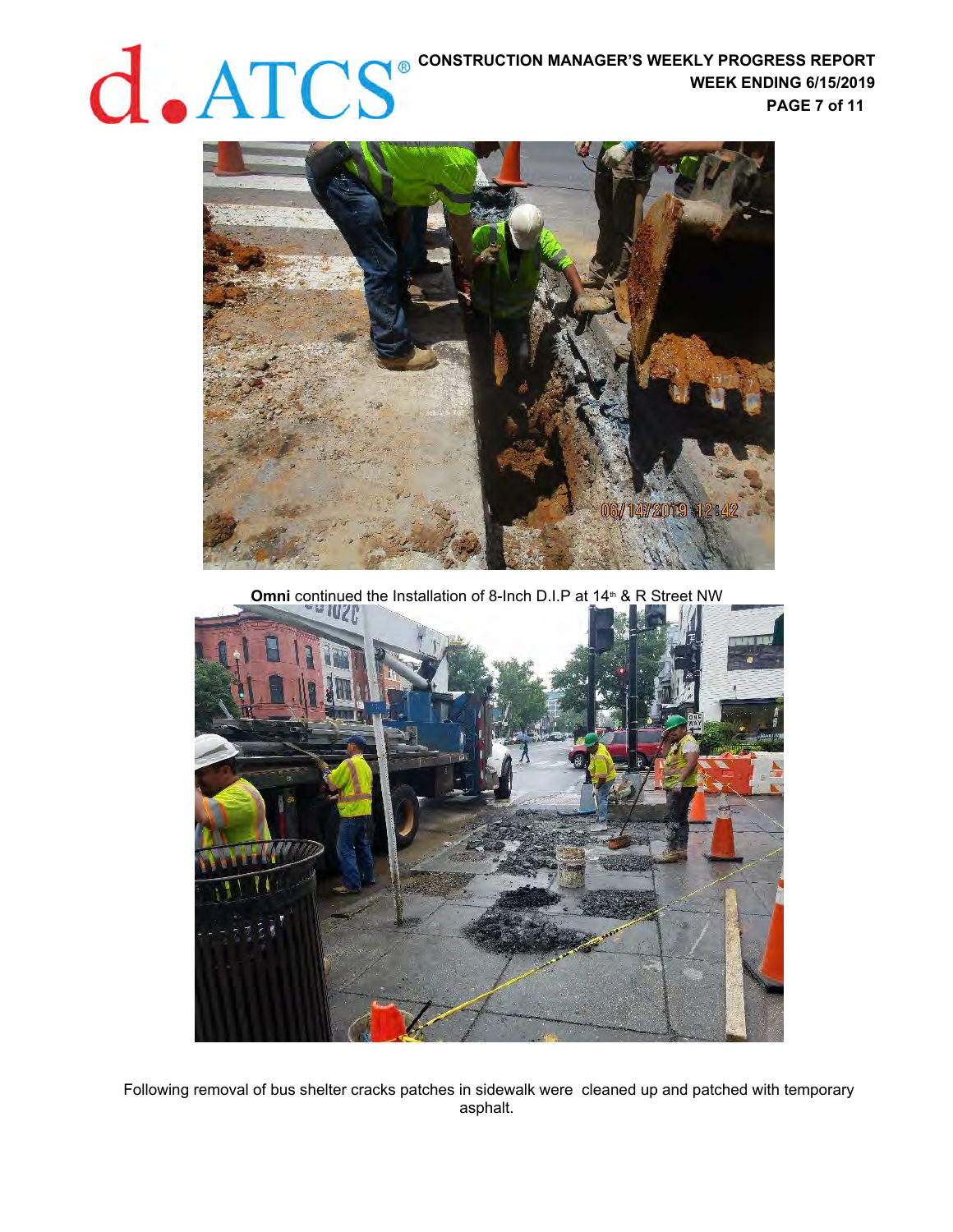WEEK ENDING 6/15/2019 **WEEK ENDING 6/15/2019 PAGE 8 of 11** 



Brick gutter placement and sidewalk section ready for placement at NEC of 14<sup>th</sup> & U St.



**Omni** compacting the backfill material in the trench excavated for the installation of 8-Inch D.I.P at R Street NW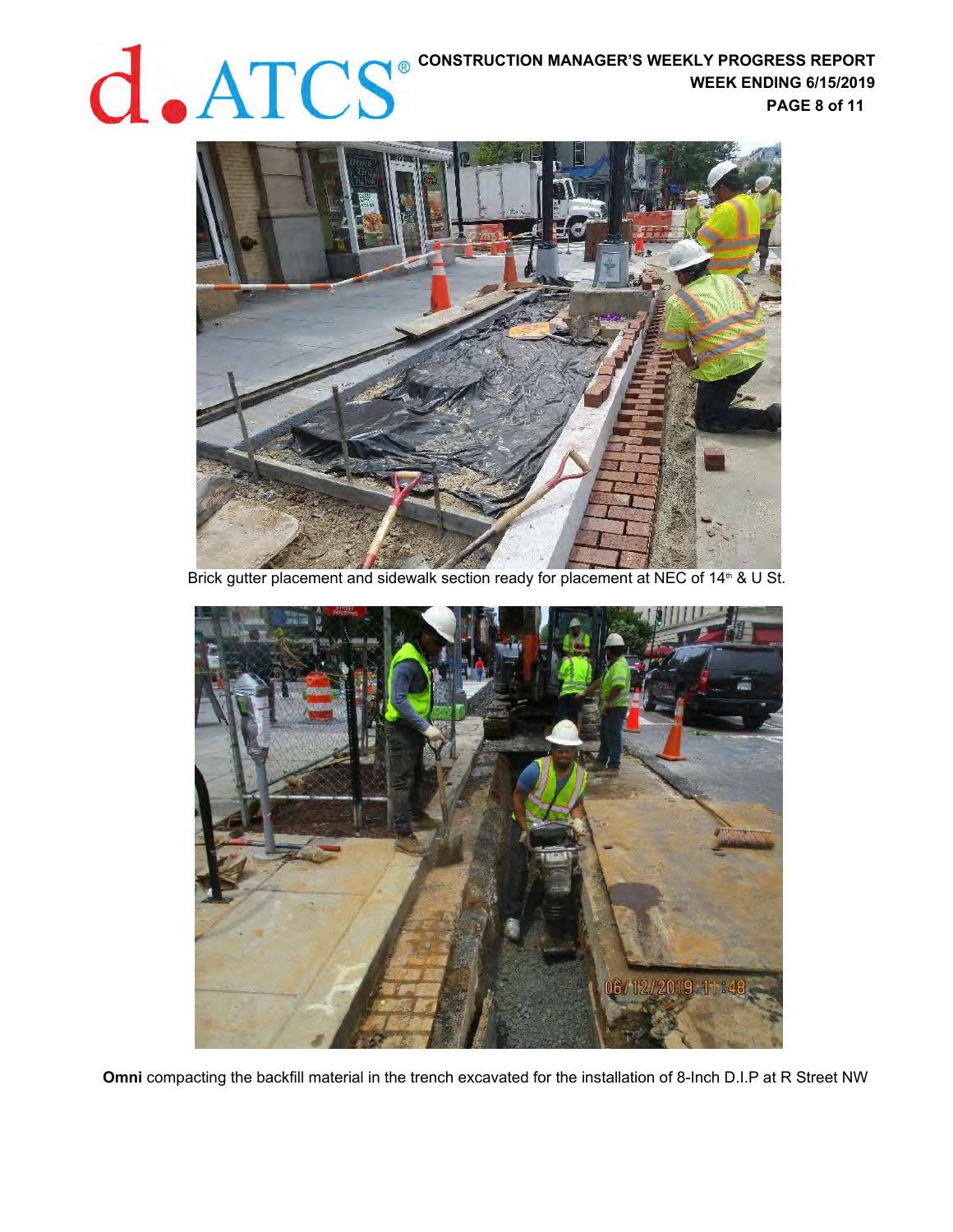**CONSTRUCTION MANAGER'S WEEKLY PROGRESS REPORT WEEK ENDING 6/15/2019 PAGE 9 of 11** 



Brick gutter completed at SEC of 14<sup>th</sup> & V St.



Granite curb placement placed prior to brick gutter placement